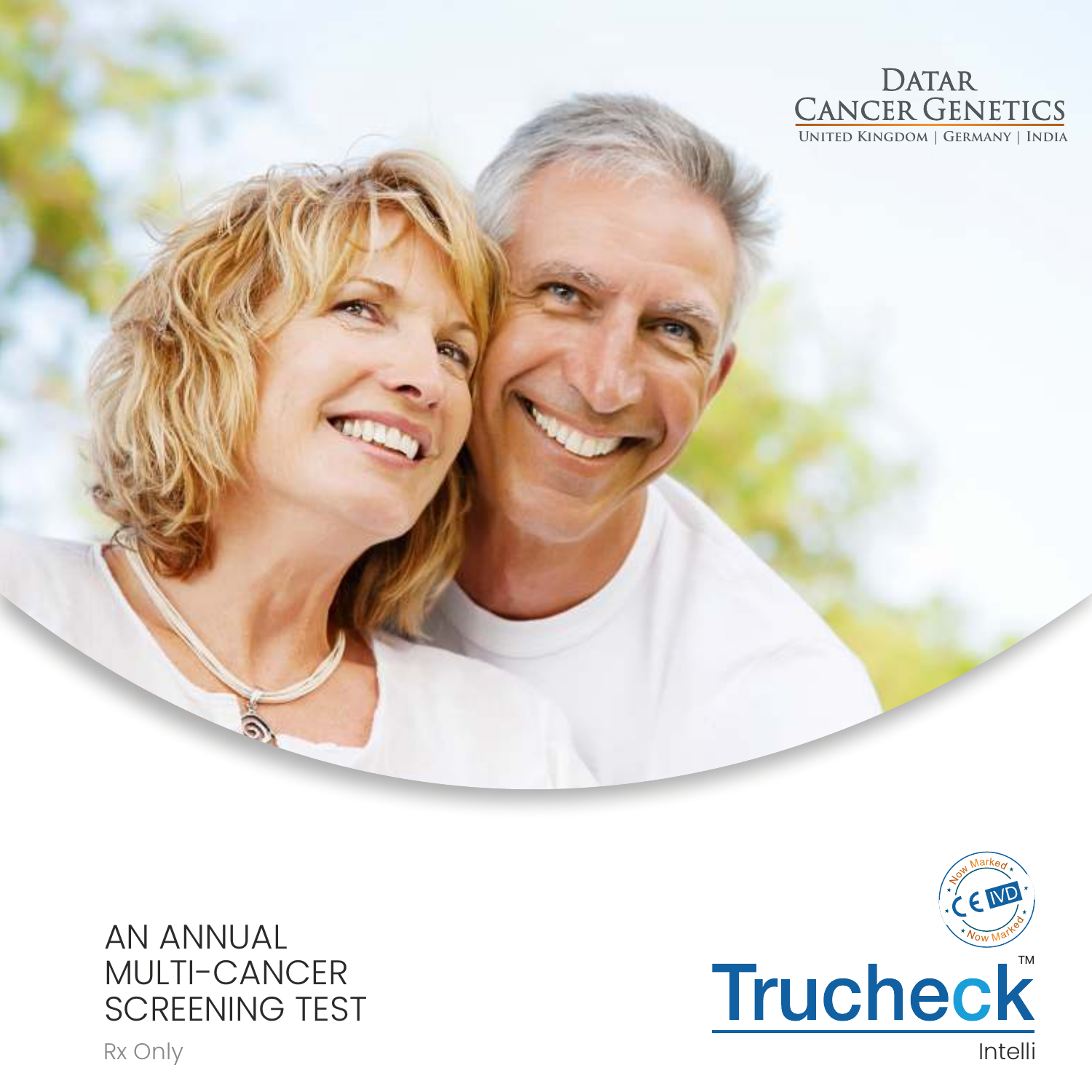# Why should I consider Cancer Screening?

Cancer is a ticking time bomb globally. Every year about 18 million women and men are diagnosed with various cancers including carcinomas, sarcomas, neuroendocrine tumors and melanomas. These cancers are also associated with about 9 million deaths. This translates into roughly 34 cancer cases being detected and 18 cancer related deaths every minute. Annually, these cancers contribute to:

~2.1 million newly diagnosed cases and 550,000 deaths in the US. ~4.1 million newly diagnosed cases and 1.8 million deaths in Europe (including the UK). ~1.2 million newly diagnosed cases and 760,000 deaths in India.

Due to changes in lifestyle as well as other risk factors, these numbers are slated to increase in the future. Detecting cancer early is vital to saving lives. Studies have shown that early detection of cancer improves survival rates.

Trucheck<sup>™</sup> is a blood test that can enable early detection of multiple cancers in asymptomatic individuals.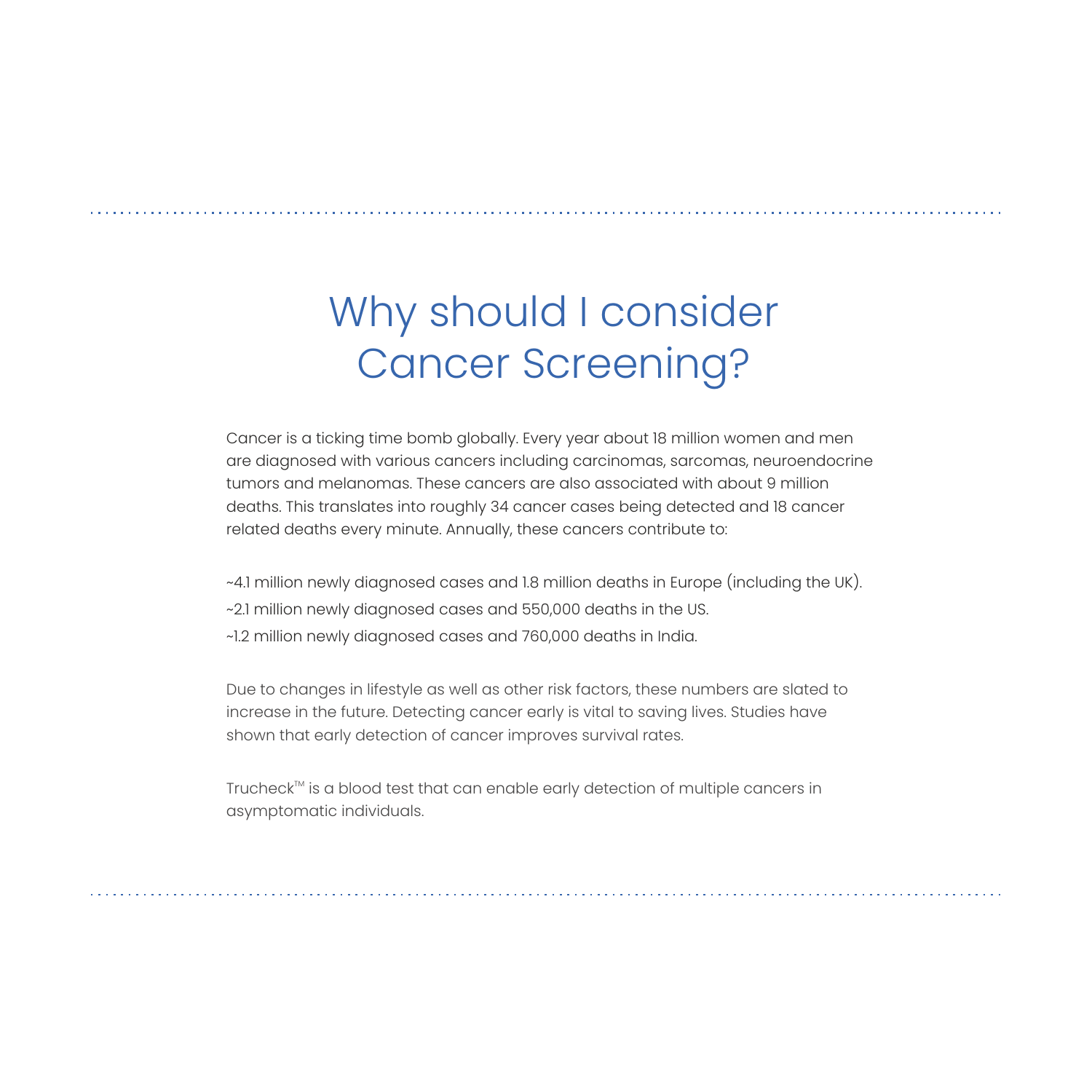# Why should I consider Trucheck<sup>™?</sup>

- Circulating Tumor Cells (CTCs) and their clusters are present in the blood of almost all cancer patients and are undetectable even in seemingly healthy individuals.
- $\cdot$  Trucheck $^{\text{\tiny{TM}}}$ technology to detect and characterise CTCs has been proven through extensive clinical validations involving more than 40,000 participants.
- The test is a paradigm shift in cancer screening, as it does not involve radiation or invasive procedures. The test is performed at our world-class laboratory, which meets and exceeds all national and international standards.

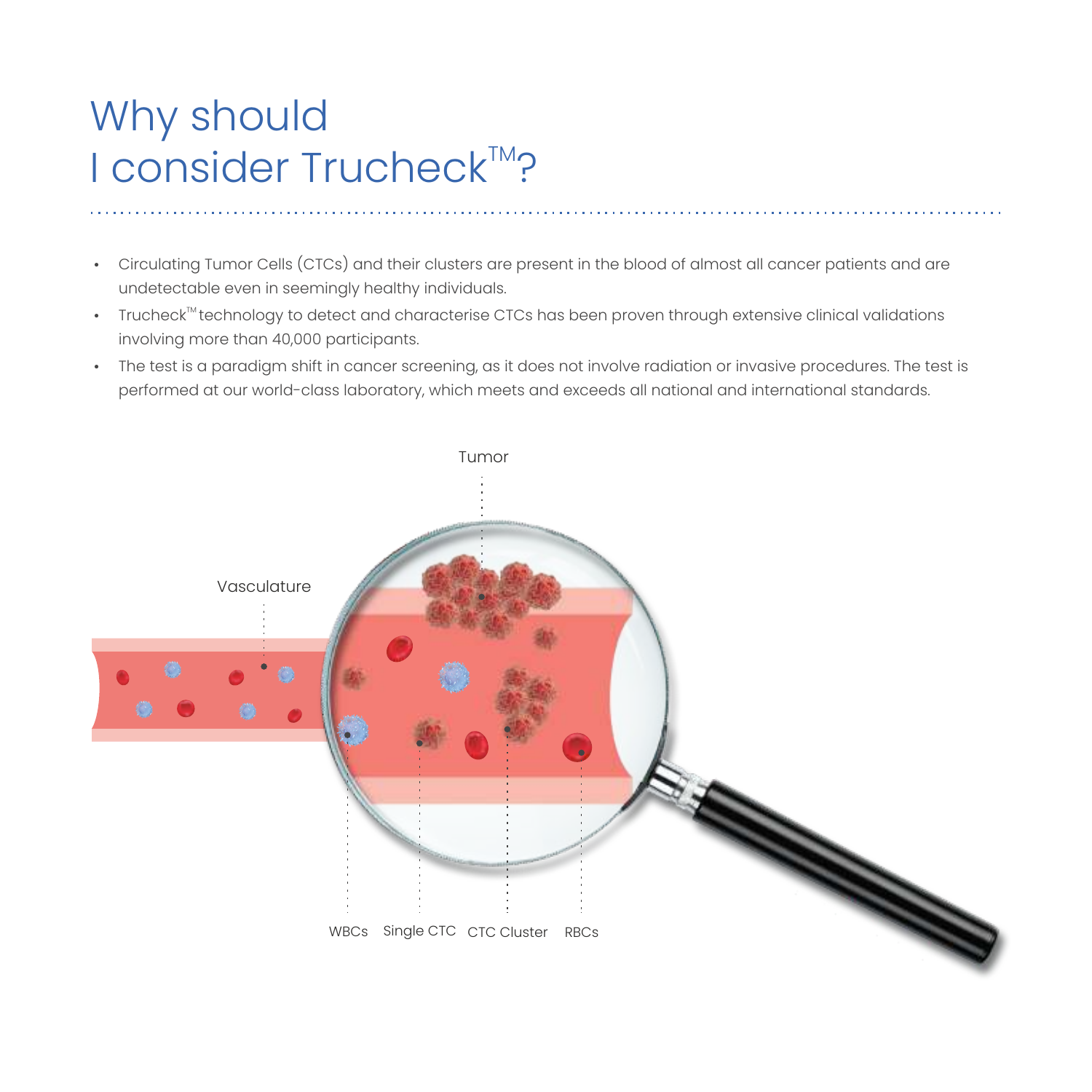# Illustrative images of circulating tumor cells



### $Trucheck<sup>TM</sup> - Intelli$

Melanoma, Head and Neck, Salivary Gland, Thyroid, Lung, Breast, Liver, Biliary Tract, Gastro-Intestinal, Soft Tissue and Osteosarcomas, Mesothelioma, Urinary Tract, Gynaecological, Male Cancers including Prostate, CNS, Thymus, Adrenal, Skin.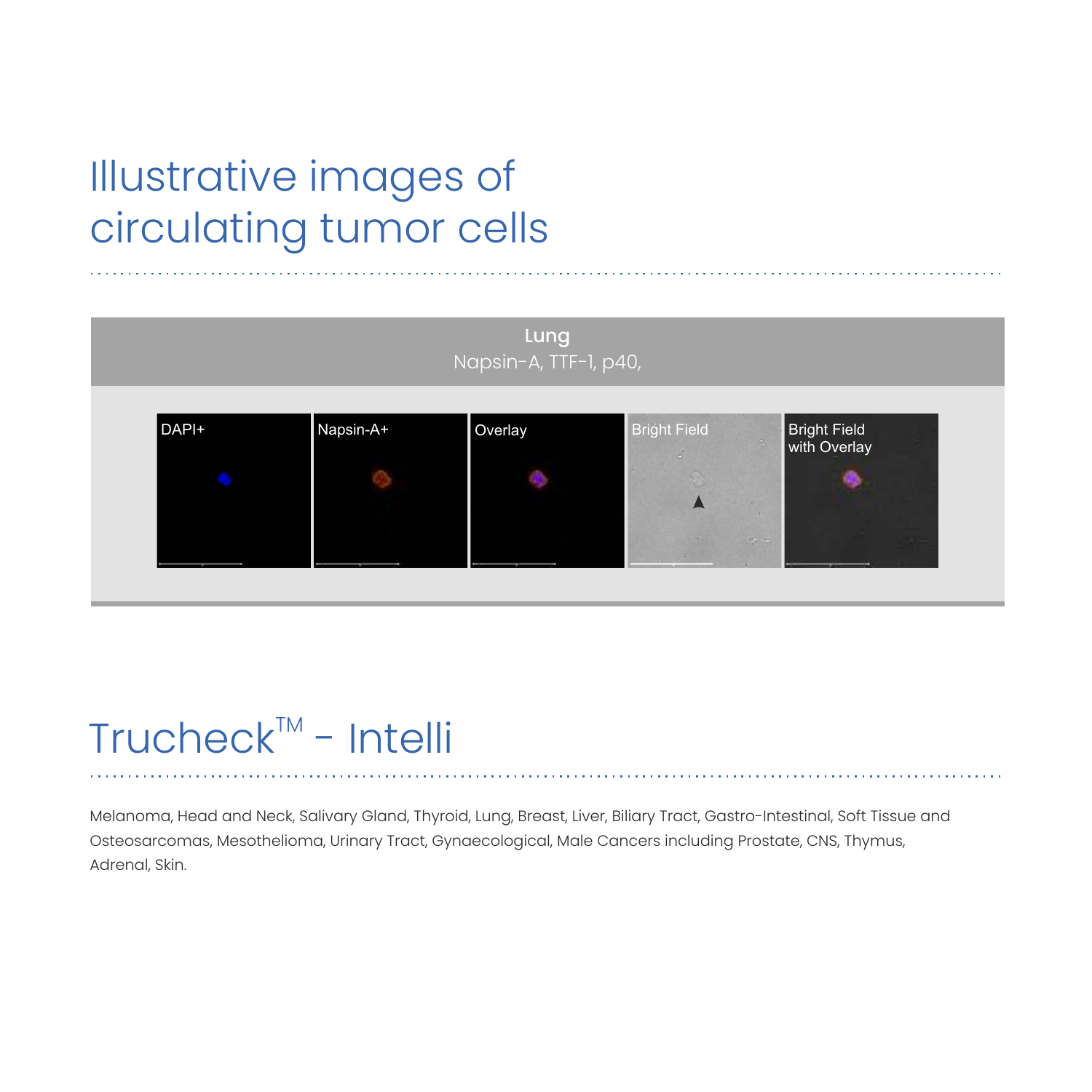# Advantages of Trucheck™?

Being a non-invasive blood-based test, Trucheck<sup>™</sup> can minimize the need to visit a healthcare centre - since the blood sample can also be collected from the privacy and comfort of your home.

#### Advantages to the individuals:

- 1. Wait times for appointments are reduced
- 2.Minimized risk of COVID exposure
- 3. May be assimilated into annual health check-up
- 4. No risk of radiation or those associated with invasive procedures

#### Advantages to the system:

- 1. Reduces risk of COVID transmission and exposure of staff
- 2. Reductions in avoidable / non-critical appointments
- 3.Minimizes procedures that may be retrospectively deemed unnecessary
- 4.Supports decision making in conjunction with existing tests / methods

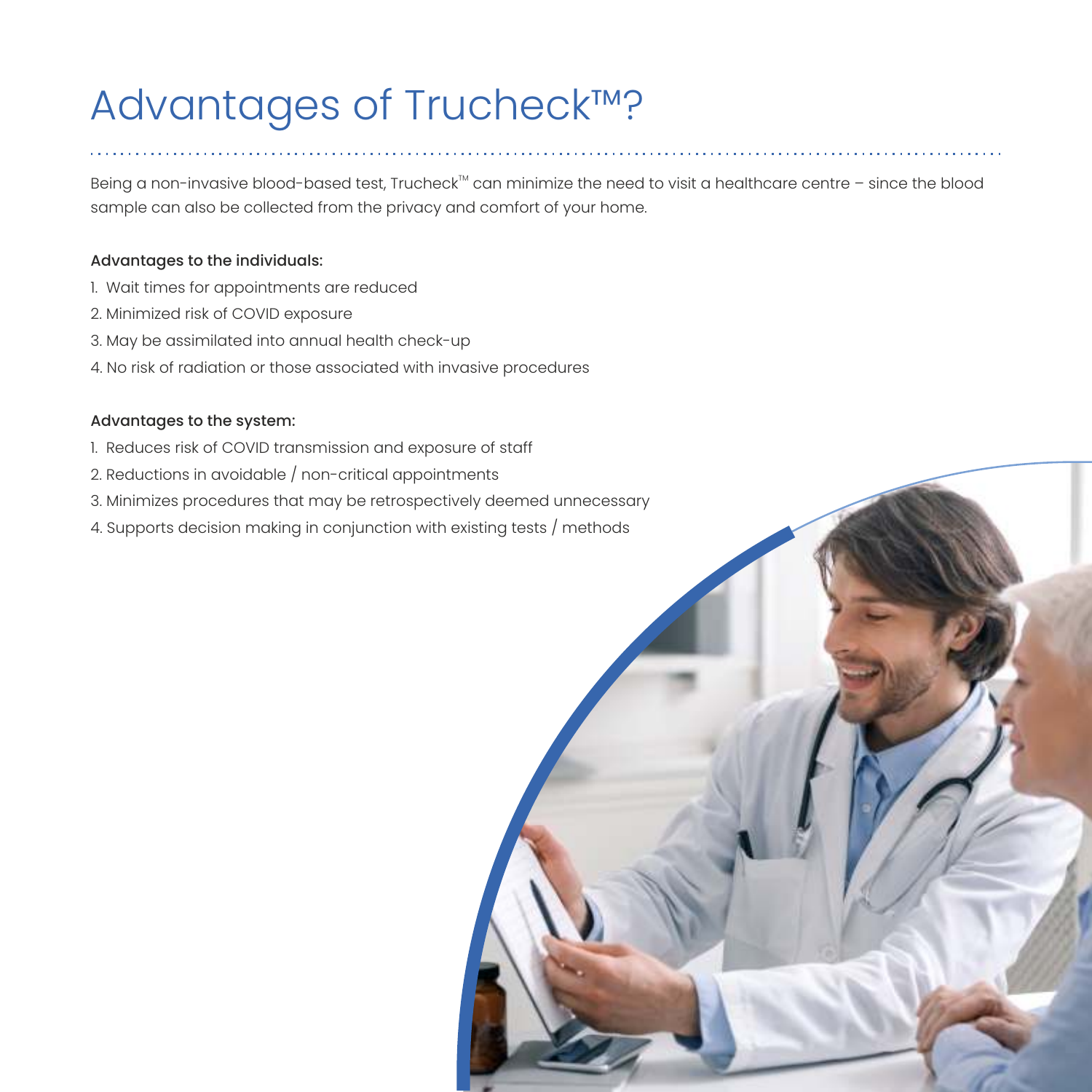#### 1. Does Trucheck<sup>™</sup> detect 'existence of cancer' or 'possibility of cancer'?

 $Trucheck^{\text{TM}}$  detects 'existence of cancer'.

#### 2. Does Trucheck<sup>™</sup> replace conventional cancer screening like mammography?

Trucheck<sup>™</sup> is not intended to be and should not be considered as a replacement for any Standard of Care screening tests.

#### 3. Does a 'negative' Trucheck<sup>™</sup> result mean that I am 'totally' cancer free?

Within the limits of error, a 'negative' result is a reasonable indication of undetectable cancer of the type covered by the test. For other cancers not covered by the test, no inference should be drawn from a 'negative' result.

#### 4. Does a 'negative' Trucheck<sup>™</sup> result mean that I am free from cancer forever?

A 'negative' result means that at the time of the test there were no detectable cancer cells circulating in the blood.

#### 5. How frequently should Trucheck™ be repeated?

As Trucheck™ is a non-invasive blood test, there is no disadvantage in frequent testing. However, we advise that Trucheck™ should be performed every 12 months in case of negative result.

#### 6. If my Trucheck<sup> $m$ </sup> result is 'positive', how do I find the location of the cancer?

The test indicates the location for the select types of cancers with high accuracy, and in others the Tissue of Origin can be identified with reasonable accuracy. In all cases of 'positive' results, the Report should be interpreted by your physician who can guide you on further course of action.

### 7. Is Trucheck<sup>™</sup> recommended for a person suspected to have  $/$  has symptoms of cancer?

No, such individuals should seek expert medical advice without delay.

#### 8. Can Trucheck<sup>™</sup> be used to monitor recurrence after cancer treatment?

No.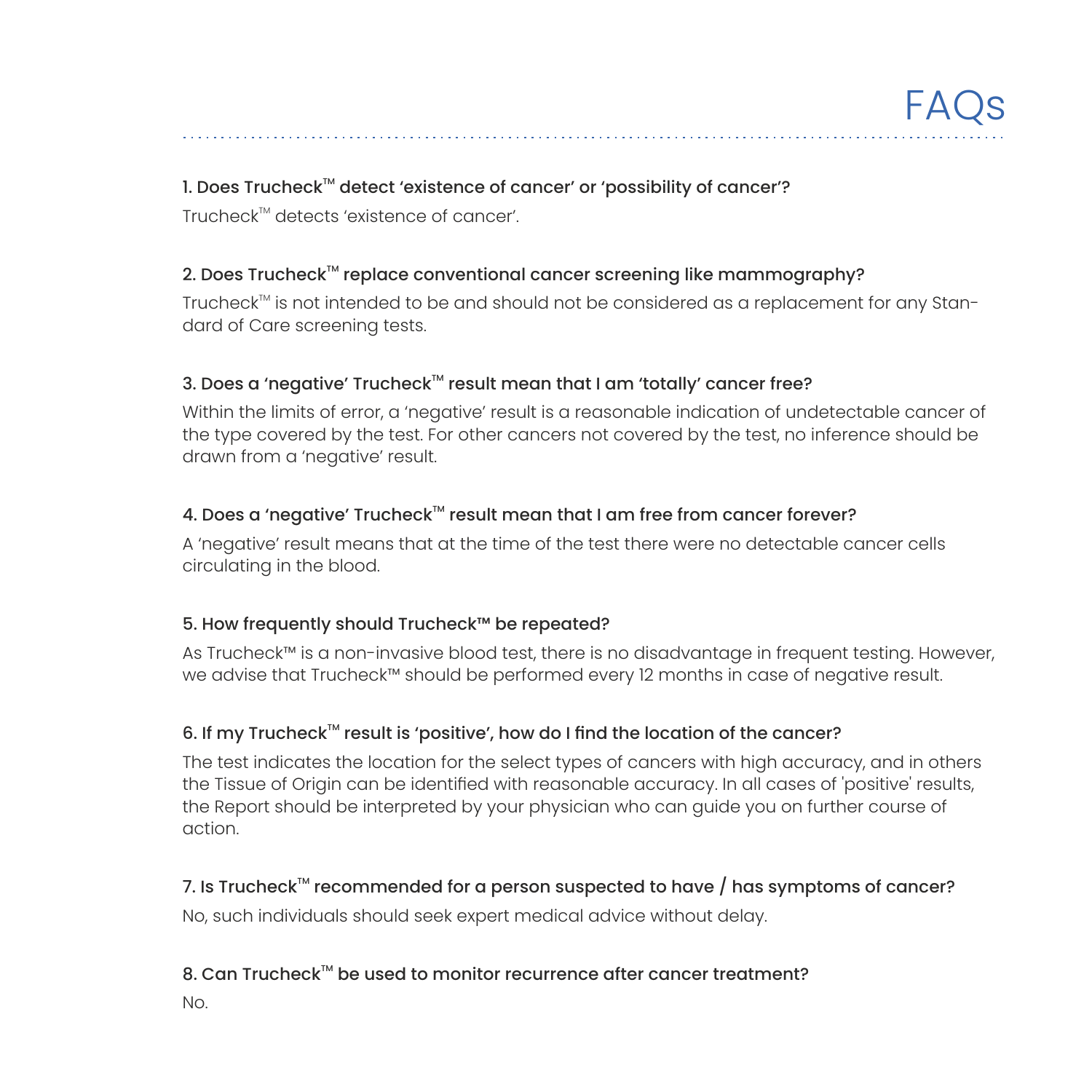



### **CANCER PREVENTION RESEARCH | RESEARCH BRIEF**

Signify 230 Times Higher One-Year Cancer Risk Hallmark Circulating Tumor - Associated Cell Clusters

**Cancer Cytopathology**



Evaluation of Circulating Tumor Cell Clusters for Pan-Cancer Noninvasive Diagnostic Triaging



International Journal of Cancer

Circulating Ensembles of Tumor - Associated Cells: A Redoubtable New Systemic Hallmark of Cancer